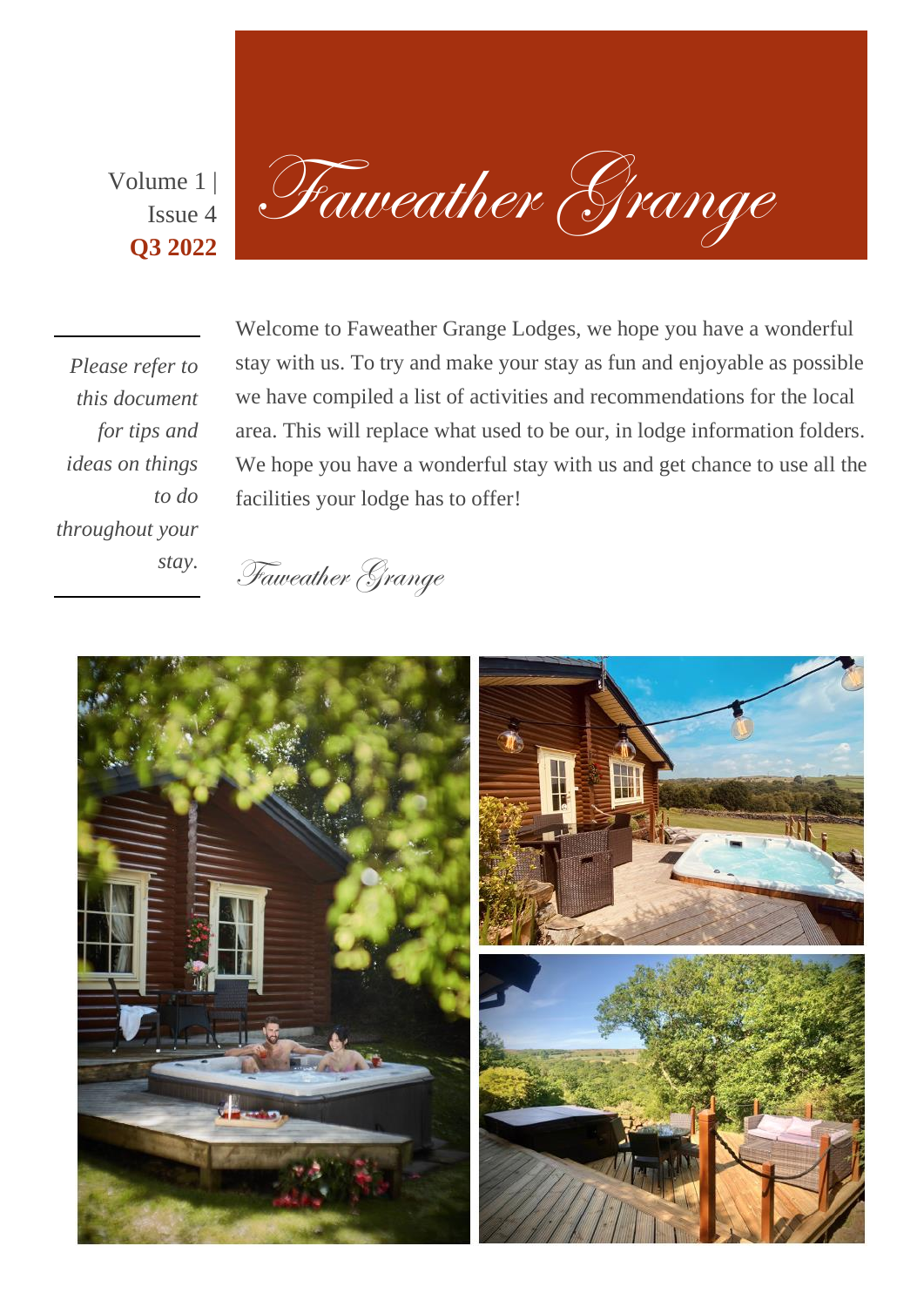## **Packages, Gifts & Extras**

## *What We Offer*

## **Cosy Cabin Package (NEW)**

Arrive to the lodge with the fire lit and roaring, this package includes; a Snuggle pack (see below) bottle of prosecco (chilled on request) and your log burner lit ready for your arrival. £45

Please note the log burner lighting service is subject to availability and is only available for arrivals before 17:00 after this time your fire will be prepped and ready for you so all you have to do is strike a match. During summer and periods of warmer weather the fire will not be lit if you would specifically like it lighting for your arrival please inform us at time of booking.



### **In lodge afternoon tea (NEW)**

Available Thursday – Sunday minimum 48 hours notice required, this lovely treat comes with freshly made sandwiches, cakes & scones delivered to your lodge. £20 per person (minimum order 2)

## **Fire lighting service**

Arrive to the lodge with the fire lit and roaring £10 Please note the log burner lighting service is subject to availability and is only available for arrivals before 17:00 after this time your fire will be prepped ready for you so all you have to do is strike a match.

## **Snuggle Pack**

Hire of robes  $\&$  bath sheets, purchase of slippers and body lotion (2 people) £30 **Pamper Pack**

Hire of robes & bath sheets, purchase of slippers Fresh flowers, Champagne and Belgian chocolates (2 people) £99

## **Pure Indulgence Pamper Pack**

Hire of robes & bath sheets, purchase of slippers Fresh flowers, Bollinger Champagne Toiletry gift set and Belgian chocolates (2 people) £154

**Fresh flowers** From £35

**In lodge massages**

From £40 <https://faweathergrange.co.uk/wp-content/uploads/2021/06/Maasages-Treatments.pdf>

## **Champagne**

Bollinger £60 Champagne (unspecified) £35 Prosecco £20 Pre order any Champagne you'd like for your arrival £POA All orders can be chilled or placed on ice if requested



#### **BBQ hire**

Hire for the duration of your stay £20 (includes charcoal and utensils) for the best BBQ meat please head to our local butcher (Richard Baxter Butcher Baildon) be sure to try his kebabs they are brilliant on the BBQ

## **Lodge preparation service (perfect for special occasions)**

We can decorate your lodge for you for any occasion, whether it be a birthday celebration with themed balloons and banners or a romantic anniversary with petals (synthetic only) and fairy lights. prices vary depending on what you would like us to organise for you please contact us for your personalised quote.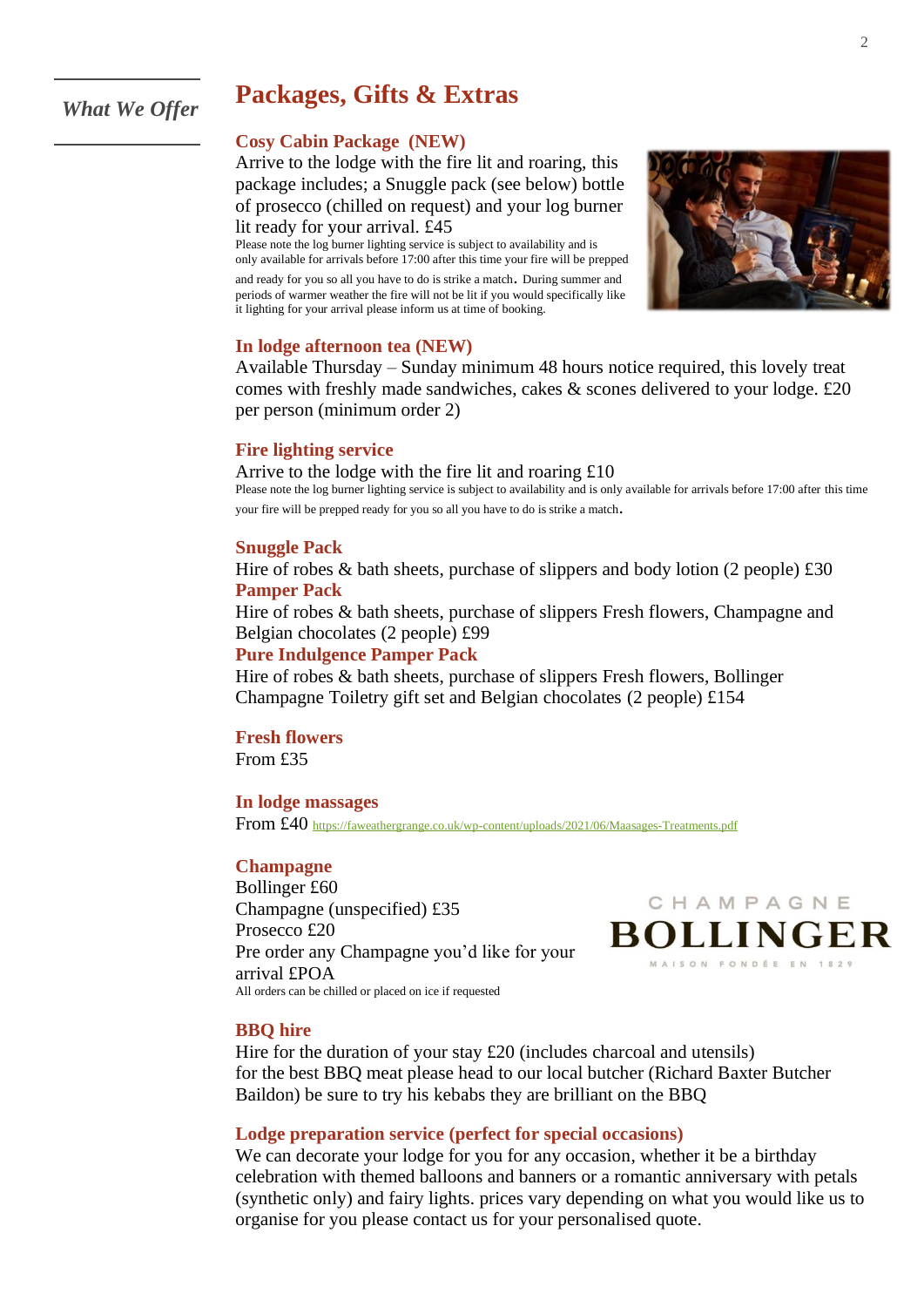*Supporting Local*

#### **Richard Baxter Buthchers**

Nigel owns and runs this small shop in Baildon, he prides himself on sourcing the finest quality meats. I'd definitely recommend his BBQ selection including his welsh dragon sausages and spiced lamb kebabs. If you mention you are from Faweather Grange Lodges he will look after you. Opening hours; 08:30 – 17:00 Mon – Fri 08:00 – 14:00 Sat Closed Sun BD17 7HU

## **Low Springs Farm Milk & Eggs**

low springs is a family run milk farm located at the bottom of Sconce Lane. They have a selection of fresh milk, flavoured milk, ice cream & sometimes local produce from other farms. They operate a vending machine which accepts cash (coins) and card (I'd recommend taking cash). At the bottom of Sconce lane turn right and follow the road towards Baildon for only 250m. You will see a dirt track on the left with a sign for low springs. Follow the track all the way to the end where you will see the farm and vending machine.



Opening hours; Closed Mondays 09:00 – 19:00 Tue-Sun BD17 6BE

<https://www.instagram.com/lowspringsmilk/?hl=en>

#### **Golf** *Sport*

## **On Site**

We have our very own on site 4 hole pitch and put golf course which is ideal for families or beginners. You will find a selection of clubs for use in your lodge on arrival.

#### **Ghyll Beck – driving range only**

Soley a driving range Ghyll back is only a short 10 min drive away from our site. They have an onsite pub serving drinks and some light meals. The prices are; small basket £2.50 (42 balls) large basket £4.80 (84 Balls) Club Hire £2.<http://www.ghyllbeck.co.uk/>

#### **Baildon Golf club**

Baildon golf club is adjacent to Faweather grange, either a short 30 minute walk away or a 5 minute drive. Their visitor green fees are currently  $\pounds15$  per person throughout the week. Prior booking is required. If the weather is rather wet or windy I would advise picking this course as it is on the moor top however on a nice day it offers spectacular views and a challenging experience. <https://www.baildongolfclub.com/visitors-green-fees>

#### **Bingley St Ives**

More of a formal golf course this is more expensive than Baildon with prices varying based on the time of year and day of the week. It's around a 15 minute drive from Faweather Grange, more info can be found on;<https://www.bingleystivesgc.com/visitors/>

#### **Northcliffe**

Offering one of the most challenging  $18<sup>th</sup>$  holes in the local area this club is a must visit for those of you who are looking for a challenge. A short 15 minute drive away you will find this club around the back of Saltaire[. https://www.northcliffegc.org.uk/](https://www.northcliffegc.org.uk/)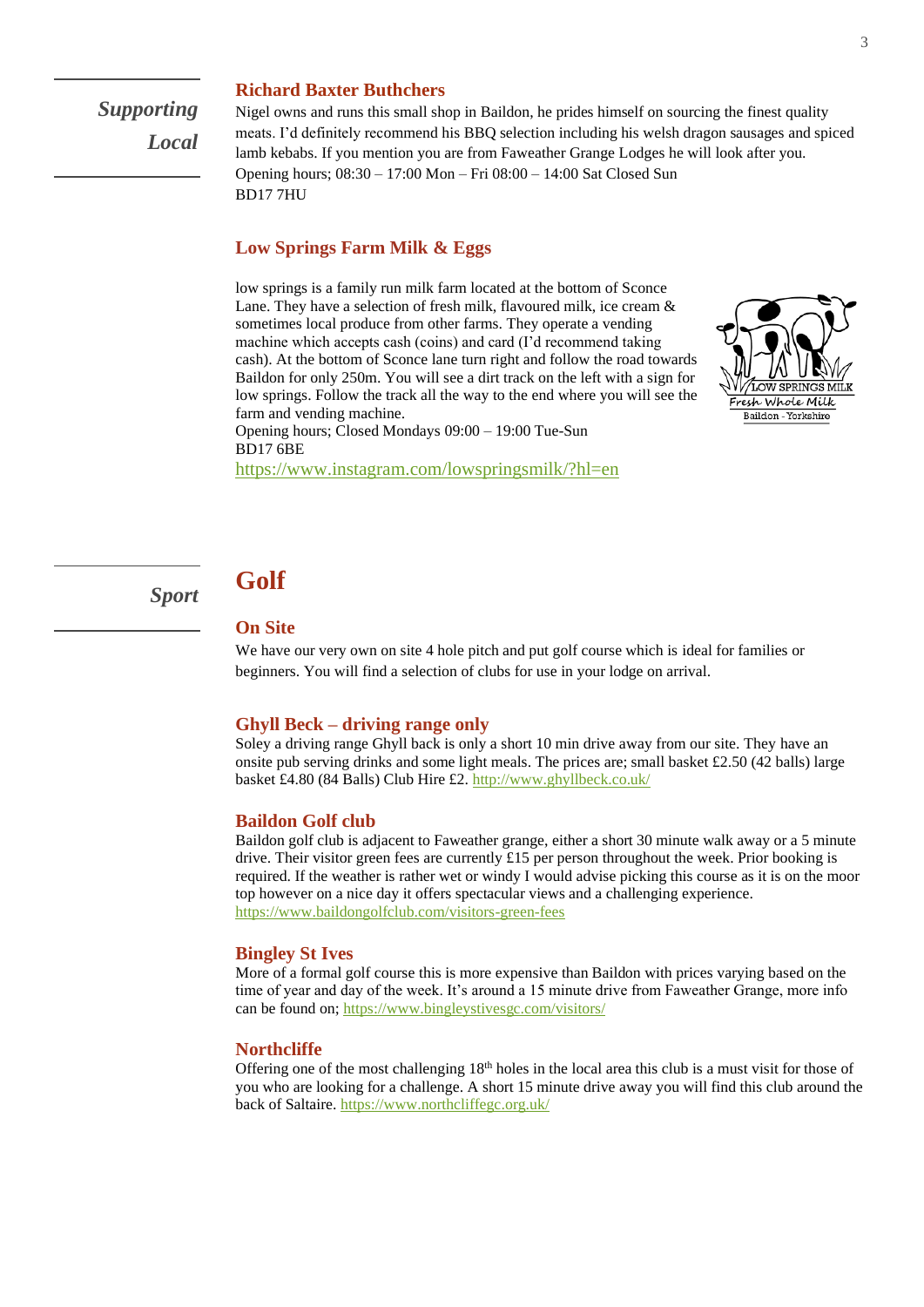## **Fishing**

#### **Close By**

A short walk away from the main site there is a small pond which has fish in. please note this is not managed by FWG Lodges and is not connected to us for more of an exciting fishing adventure please see the below options. For more info on the pond please contact a member of the team.

#### **Kilnsey Park Estate**

50 minutes' drive away in the heart of the days Kilnsey Park offer different fishing options from courses to your own fishing experience[. https://kilnseypark.co.uk/site/fishing-2/](https://kilnseypark.co.uk/site/fishing-2/)

#### **Raygill Lakes**

A shorter 25 minute drive away Raygill Lakes offers a lovely local fishing experience with rods nets and even small boats available to hire.<http://www.raygill-lakes.co.uk/>

# **Mountain Biking/Cycling**

## **Hire**

You can hire mountain bikes from us for £20pp pd. We also offer guided rides and skills courses (subject to availability) at £25pp and £65pp respectively.

### **From your lodge**

We have a few public biking trails that go directly from site – we are still in the process of putting together a guided ride form site pack but if you require more information please speak to Callum or Debbie.

## **Stainburn Forest**

Just a short 20 minute drive away Stainburn offers some technical rides for the intermediate to advanced riders. If you're looking for a thrill on a bike id definitely recommend a visit. <https://www.forestryengland.uk/stainburn>

## **Gisburn Forest**

Around 50 minutes drive away Gisburn is one of the best pre prepared mountain bike trails in the north of England. It offers riding for all ability levels from wide open tracks through the forest to narrow technical challenges for the more advanced riders[. https://www.gisburnbiketrails.com](https://www.gisburnbiketrails.com/)

## **Tour De Yorkshire**

Tour De Yorkshire is an annual event hosted all over the county<https://letour.yorkshire.com/>

## **Walks**

### **From your lodge**

#### Bluebell woods;

Be sure to head down into the woods just below the park from early May to early June where you will behold a sea of bluebells in full bloom

## Guided walks;

Please scan the QR code in your lodge to find information on guided walks straight from your lodge. If you wish please come to the office for a printed version and an OS map of the local area.

## **Malham Cove**

The gem in Yorkshires crown of walks Malham cove is breathtakingly beautiful. Formerly one of the largest waterfalls in the world this now dried up cove is an amazing must see for everyone. <https://www.malhamdale.com/malhamcove/>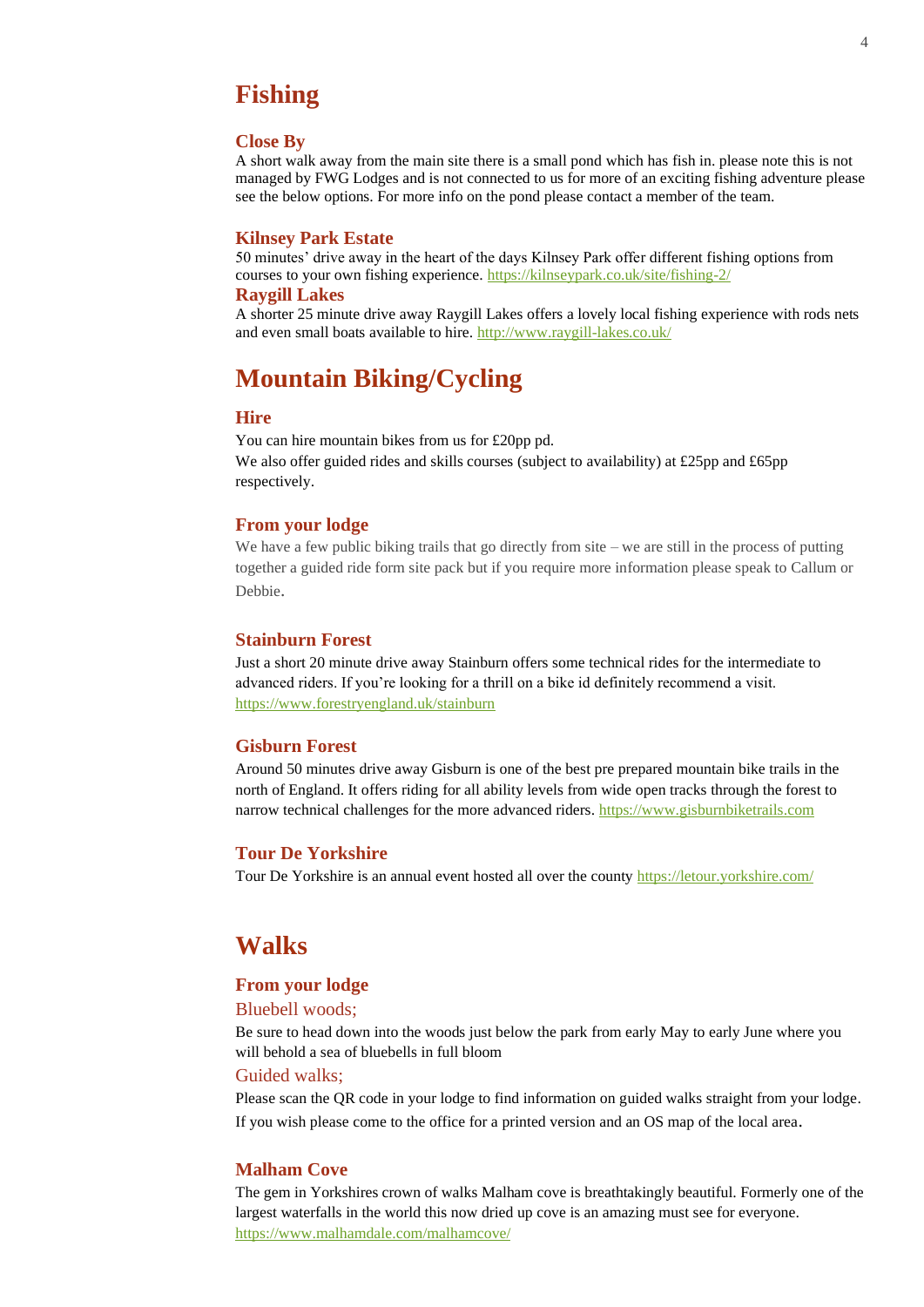## **Reservoir walks**

#### Swinsty and fewston;

Just a short drive away we have lots of beautiful walks close to lakes and reservoirs. My personal favourites you will find in the Washburn valley. For an easier gentle walk with well-made paths head up to Swinsty and Fewston reservoirs. Fairly often in the main car parks during summer and the weekends you will find ice cream vans. There are also plenty of picnic areas and even specified BBQ areas if you fancy a grill by the lakeside. [https://www.yorkshirewater.com/things-to-do/swinsty](https://www.yorkshirewater.com/things-to-do/swinsty-walk/)[walk/](https://www.yorkshirewater.com/things-to-do/swinsty-walk/)

## Thruscross;

A bit more off the beaten track you have Thruscross reservoir. This is a lovely walk to do on a good weather day (if its windy or wet it may be better to consider one of the other two walks previous). <https://www.yorkshirewater.com/things-to-do/thruscross-reservoir/>

## **River side walks**

#### Bolton Abbey;

This is a lovely location to walk around for both families and couples and is a must visit location for anyone looking for a lovely walk in the Yorkshire country mixed with a bit of history. Please note there is a fee for parking and they are currently only accepting pre-bookings only due to Covid. [https://boltonabbey.com](https://boltonabbey.com/)

#### Ingleton Waterfalls;

The waterfalls are another must see location for those of you seeking the beauty of the Yorkshire countryside. The route takes around 4 hours to complete winding its way past several cascades. Please note there is currently a 1 way system in operation[. https://www.ingletonwaterfallstrail.co.uk](https://www.ingletonwaterfallstrail.co.uk/)

#### **Ilkley moor & the Cow & Calf rocks**

Ilkley moor has many trails across it. If you don't wish to walk there directly from your lodge you can park at the cow and calf rocks and access all the trails from there. Be sure to bask in the beauty of this place by stopping for a pint or a bite to eat in the spectacular beer garden at the cow and calf pub. <https://www.ilkleymoor.org/heritage-walks/heritage-walk-cow-calf/>

## **Indoor Sport**

#### **Aireborough leisure centre**

Located just 10 minutes away Aireborough offers hire of indoor courts such as tennis, badminton, squash, football an indoor pool with inflatable play area on select days and much more. <https://active.leeds.gov.uk/findacentre/aireboroughleisurecentre>

#### **Bowling**

Shipley lanes[; https://www.gobowling.co.uk](https://www.gobowling.co.uk/) Hollywood bowl Kirkstall;<https://www.hollywoodbowl.co.uk/leeds> Hollywood bowl Bradford;<https://www.hollywoodbowl.co.uk/bradford>

## **Ice skating**

Open all year around why wait till the Christmas markets to get your skates on? Keep an eye out for the disco/event nights they hold. [http://www.bradfordicearena.co.uk](http://www.bradfordicearena.co.uk/)

## **Outdoor swimming**

### **Ilkley lido**

The perfect family day out on a hot summers day Ilkley lido has a massive outdoor pool suitable for children of all ages and abilities. [https://www.bradford.gov.uk/sport-and-activities/sports-centres](https://www.bradford.gov.uk/sport-and-activities/sports-centres-and-pools/ilkley-pool-and-lido/)[and-pools/ilkley-pool-and-lido/](https://www.bradford.gov.uk/sport-and-activities/sports-centres-and-pools/ilkley-pool-and-lido/)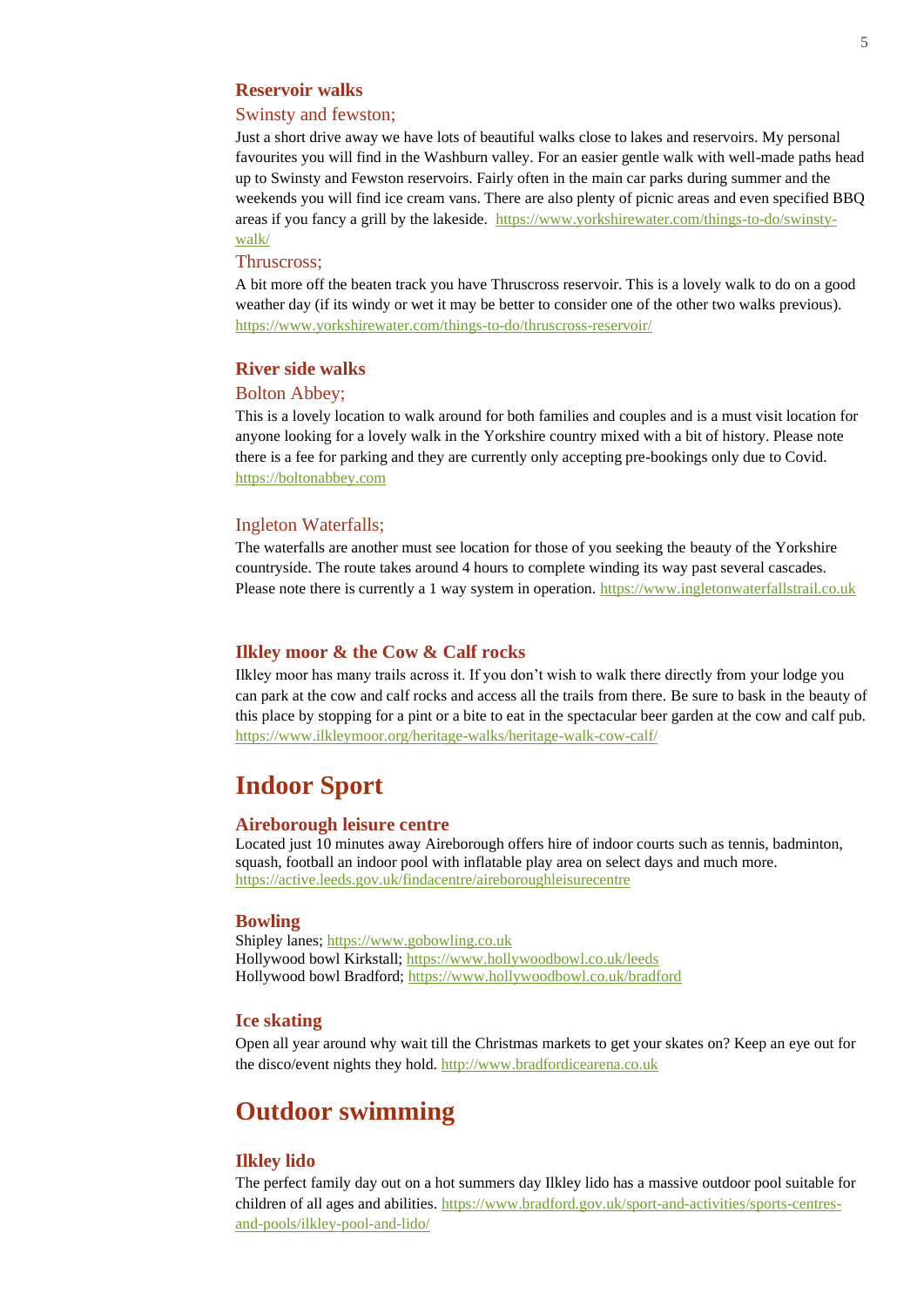# **Shopping**

### **Leeds**

Leeds has everything a shopaholic desires from top designer brands to big department stores. The best place to park for shopping is[; https://trinityleeds.com/trinity-leeds-car-park](https://trinityleeds.com/trinity-leeds-car-park) if you wish to get a train in I would recommend parking at Menston station where it's a short 25min journey straight to the central station.

#### **York designer outlet**

YDO offers a range of shops at discounted prices with brands like Ralph Lauren , Nike and many more what's not to like?<https://www.mcarthurglen.com/outlets/en/uk/designer-outlet-york/>

### **Harrogate**

Harrogate offers more than just the high-street shopping experience with lots of local and individual shops where you can find some truly unique gems.

#### **York**

York is a lovely place to spend the day with the Entire family, if visiting make sure to head down the Shambles.

*Cinemas & Theatres*

## **Cinemas & Theatres**

## **Ilkley Cinema**

Perfect for couples wanting a romantic date night. Ilkley cinema is a small cinema with 2 4K screens fully kitted out with large sofas, a fully licensed bar and even pizza delivered to your seat. <https://www.ilkleycinema.co.uk/>

### **Odeon Luxe Thornbury**

A newly refurbished fully reclining cinema experience, more suitable for families and those of you wanted to watch a blockbuster on the big screen. <https://www.odeon.co.uk/cinemas/leeds-bradford/>

#### **The Alhambra Theatre Bradford**

The Alhambra Theatre is regarded as the North's premier receiving venue and hosts the best in large scale entertainment from international dance to musicals, drama and Yorkshire's biggest panto. <https://www.bradford-theatres.co.uk/venues/the-alhambra-theatre>

#### **Leeds Play House**

<https://leedsplayhouse.org.uk/>

## **The Grand Leeds**

<https://leedsheritagetheatres.com/>

*Rainy Days* 

*Out*

# **Museums**

## **Royal Armouries – Leeds**

Explore five galleries with over 4,500 objects on display in our purpose-built museum and discover how arms and armour have shaped history, art and culture through the ages. <https://royalarmouries.org/>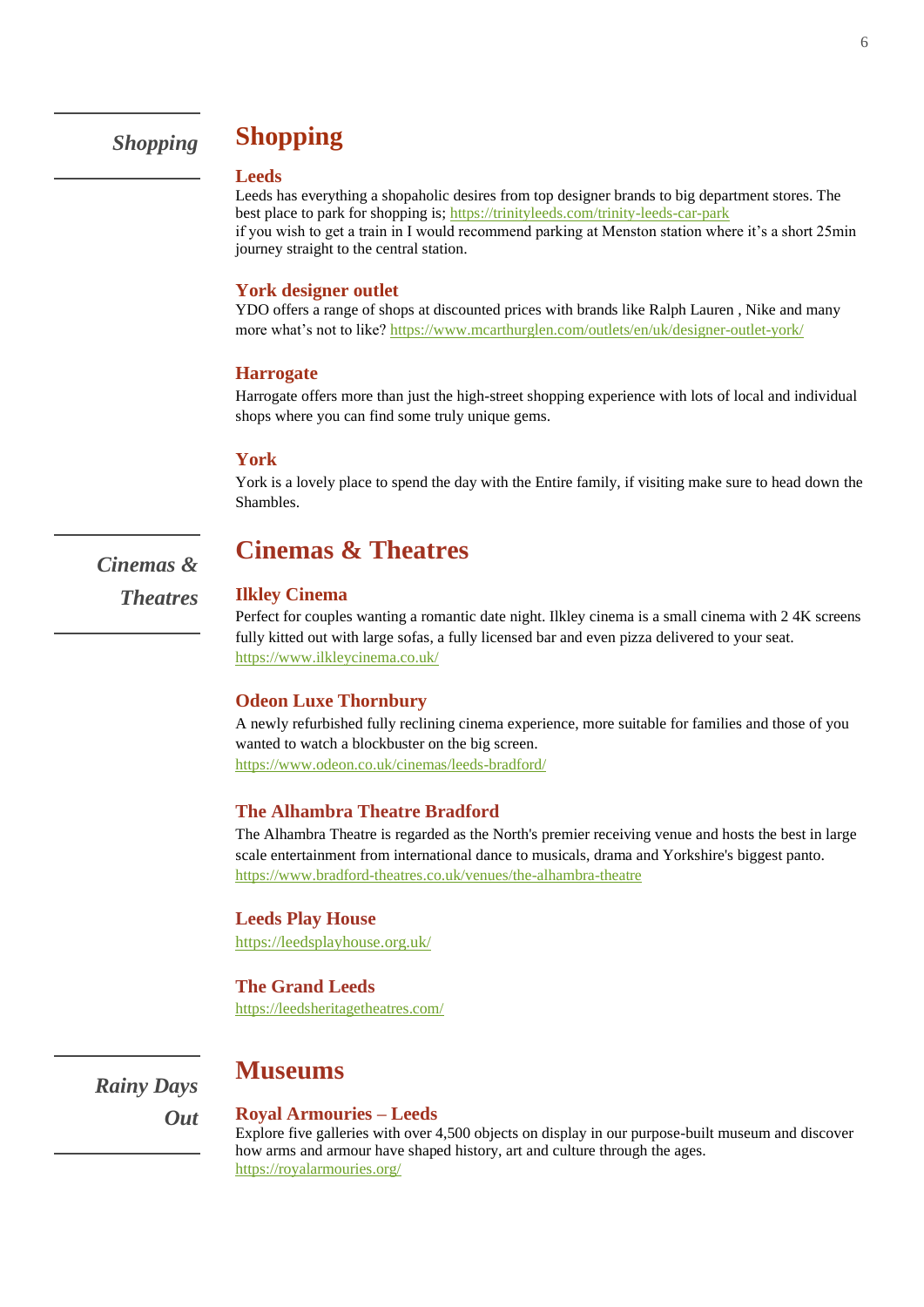## **Science & Media Museum – Bradford**

What you see in our galleries is just the beginning. The National Science and Media Museum is home to more than 3 million items of historical and cultural significance. <https://www.scienceandmediamuseum.org.uk/>

#### **Leeds Industrial Museum – Armley**

Industrial heritage with collections of textile machinery, railway equipment and heavy engineering. https://museumsandgalleries.leeds.gov.uk/leeds-industrial-museum/

### **Bradford Industrial Museum – Bradford**

Bradford's Industrial Museum has permanent displays of textile machinery, steam power, engineering, printing machinery and motor vehicles, along with an exciting exhibitions programme. <https://www.bradfordmuseums.org/venues/bradford-industrial-museum>

#### **Cliffe Castle Museum – Keighley**

Visitors can see sparkling Victorian rooms and furniture, paintings, and decorative art. Special galleries deal with natural history, archaeology and social history, all of which can be seen on your visit along with the internationally important display of stained glass by Morris and Co. <https://www.bradfordmuseums.org/venues/cliffe-castle-museum>

### **The Brontë Parsonage Museum library - Haworth**

The Brontë Parsonage Museum library contains the world's most comprehensive collection of Brontë manuscripts, letters, early editions of the novels and poetry, and secondary material on the famous family and their work. <https://www.bronte.org.uk/>

## **Art Galleries**

#### **1853 Gallery @ Salts Mill – Saltaire**

Salts Mill is a place for art, dining and shopping in one stunning historic building. [http://www.saltsmill.org.uk/#](http://www.saltsmill.org.uk/)

### **Cartwright Hall – Bradford**

Cartwright Hall Art Gallery is one of the U.K's leading regional art galleries. Situated in the picturesque Lister Park, the civic art gallery has permanent art collections. <https://www.bradfordmuseums.org/venues/cartwright-hall-art-gallery>

# **Indoor Ideas**

**Team Sport Go Karting Bradford**  <https://www.team-sport.co.uk/go-karting-bradford/>

**Trampoline Park – Cardigan Fields Kirkstall** <https://www.gravity-uk.com/cardigan-fields-leeds>

**Laser Zone – Cardigan Fields Kirkstall <https://www.laserzone.co.uk/leeds/>**

**Tropical World – Leeds** <https://tropicalworld.leeds.gov.uk/>



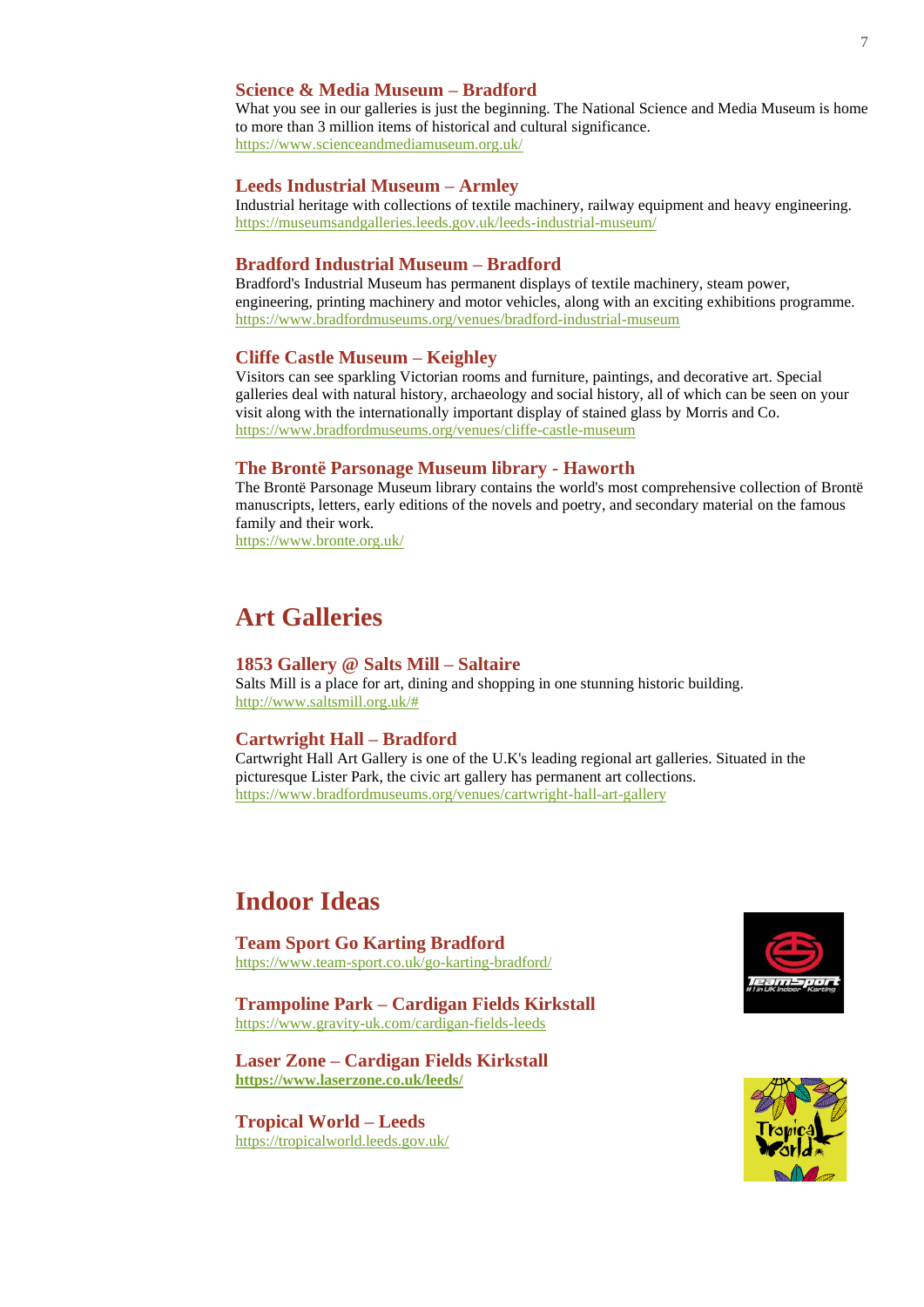# **Something A Little Different**

*Something a little different*

## **Worth Valley Railway**

Steam & Heritage Diesel services through Bronte country! KWVR offer a variety of experiences and packages from simply steam and diesel powered train rides up into Bronte country to full packages including meals during your journey. <https://kwvr.co.uk/>

### **Alpaca Walking**

Walk the moors behind our lodge park with your very own Alpaca for the day. With a variety of options available including private walks and afternoon tea packages. <https://www.altreka.co.uk/>

#### **Saltaire Brewery Tour**

The brewery tours will give you behind the scenes access at the shiny new brewhouse allowing you to see exactly what goes into making real Yorkshire beer before sampling some award-winning brews. Tours last around 1.5 hours and will finish with a tasting flight and a free pint voucher in the brewhouse where our bar is situated. <https://saltairebrewery.com/pages/tours-events>

### **Emmerdale Village Tour**

Step into the Emmerdale village at the outdoor tv set. Head to the Yorkshire dales for an unforgettable experience taking you behind the scenes of Emmerdale. Walk in the footsteps of your favourite characters as you explore the beautiful countryside setting of your

favourite soap! <https://www.emmerdalevillagetour.co.uk/>

#### **Yorkgate Gun Club**

Beautiful countryside setting offering different shoot experiences <https://yorkgategunclub.co.uk/>

### **Go Ape – Temple Newsam**

There's a stately feel to Go Ape Temple Newsam, despite being situated just four miles from the centre of Leeds. Based in estate grounds with a 500-year-old country mansion and beautiful woodlands, you'll feel like Lord and Lady. One of the many brilliant things about this course is that no matter how challenging the obstacles are, the permanent belay is quietly reassuring. So, once you're hooked on, that's it for the duration. All you need to do is concentrate on is having fun.

<https://goape.co.uk/locations/temple-newsam>

## *Restaurants*

## **Betty's Cafe Tearooms,**

**Restaurants**

Prize winning tearooms - Elegant and stylish! Great for kids. Other branches in Yorkshire - Harrogate and York. Expensive but worth treating yourselves <https://www.bettys.co.uk/>

#### **The Box Tree**

Popular Fine Dining experience, great for Sunday lunch as well with a warm pub feeling. <https://www.theboxtree.co.uk/>

#### **Piccolinos**

Popular, lively and authentic Italian Restaurant on 2 floors right in the centre of Ilkley with a roof terrace

<https://piccolinorestaurants.com/our-restaurants/ilkley/>

## **The Wheatley Arms,**





altail



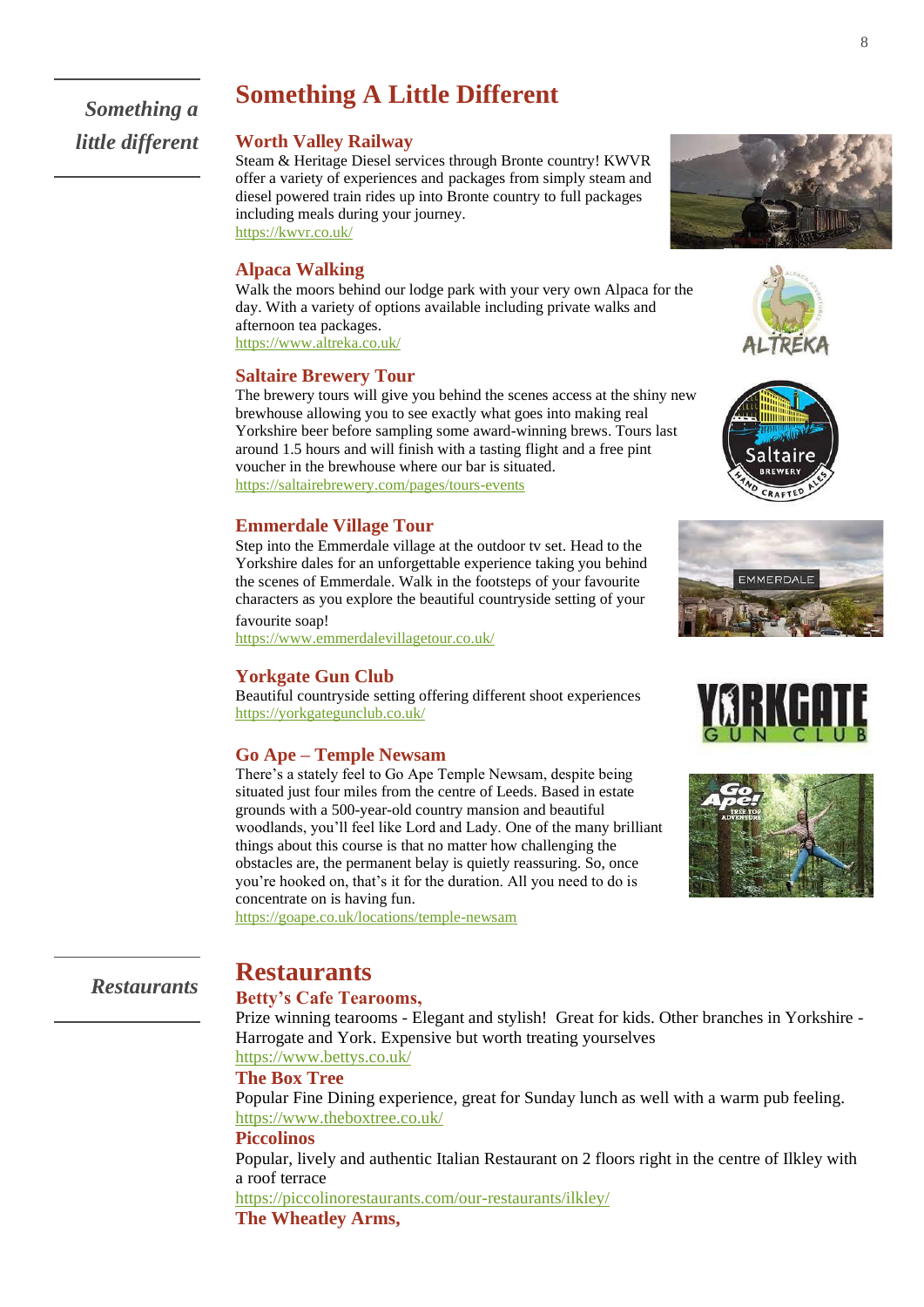Great 'Gastro Pub'

<https://wheatleyarms.co.uk/>

## **Friends of Ham**

Dry Cured meat, Salami & Cheese – Not good for vegetarians <https://friendsofham.com/pages/ilkley>

## **Bistro Pierre**

Good early bird menu, huge a la carte menu and separate bar selling snacks and drinks. <https://www.bistrotpierre.co.uk/locations/ilkley/>

## **Broadleys**

Local Family run business with tasty food, id highly recommend the fish & chips. <https://www.broadleysbistro.co.uk/drive-through-menu>

#### **Tattu**

Super trendy Chinese restaurant offering a modern twist and adding an element of fine dining to your oriental experience

<https://tattu.co.uk/leeds/>

## **Mowgli**

Offering top quality curries in a romantic softly lit environment at a reasonable price.

<https://www.mowglistreetfood.com/>

## **Blue Sakura**

All you can eat sushi and Japanese food. Don't let the all you can eat badge scare you away. Blue Sakura delivers in both quantity and Quality.

<https://www.bluesakura.co.uk/>

## **Gaucho**

Serving up mouth-watering Argentinian beef. The best steak restaurant in Leeds with a large choice of different cuts of beef and sizes available all brought to you to inspect prior to cooking.

<https://gauchorestaurants.com/restaurants/>

## **Fazenda**

All you can eat meat. Enjoy table side service of the finest quality meats using your double sided card to control the flow of food at your own pace.

<https://fazenda.co.uk/>

## **Crafthouse**

Offering a contemporary urban dining experience with views over the rooftops of Leeds. I'd recommend grabbing a cocktail at the rooftop bar Angelicas before heading down for the evening meal.

<https://www.crafthouse-restaurant.com/>

## **Best Curry**

## **Aagrah, Shipley**

The Original & Famous, one of the best in Bradford offers ala carte dining and has a buffet upstairs (call top check buffet opening times). Takeaway and delivery available <https://www.aagrah.com/find-a-restaurant/shipley/>

#### **Kashmiri Aroma**

Really good curry located on the A65 on the way into Ilkley, it has a lovely view over the fields and onto the river Wharfe.

<https://www.kashmiriaroma.com/ilkley.php>

## **Best Oriental**

## **Sweet Basil Valley**

Brilliant food available for both Dine in and Takeaway. A short 15 minute drive away offering some of the best Chinese and Thai food in the area. <http://www.sweetbasilvalley.com/yeadon>

## **Best Italian**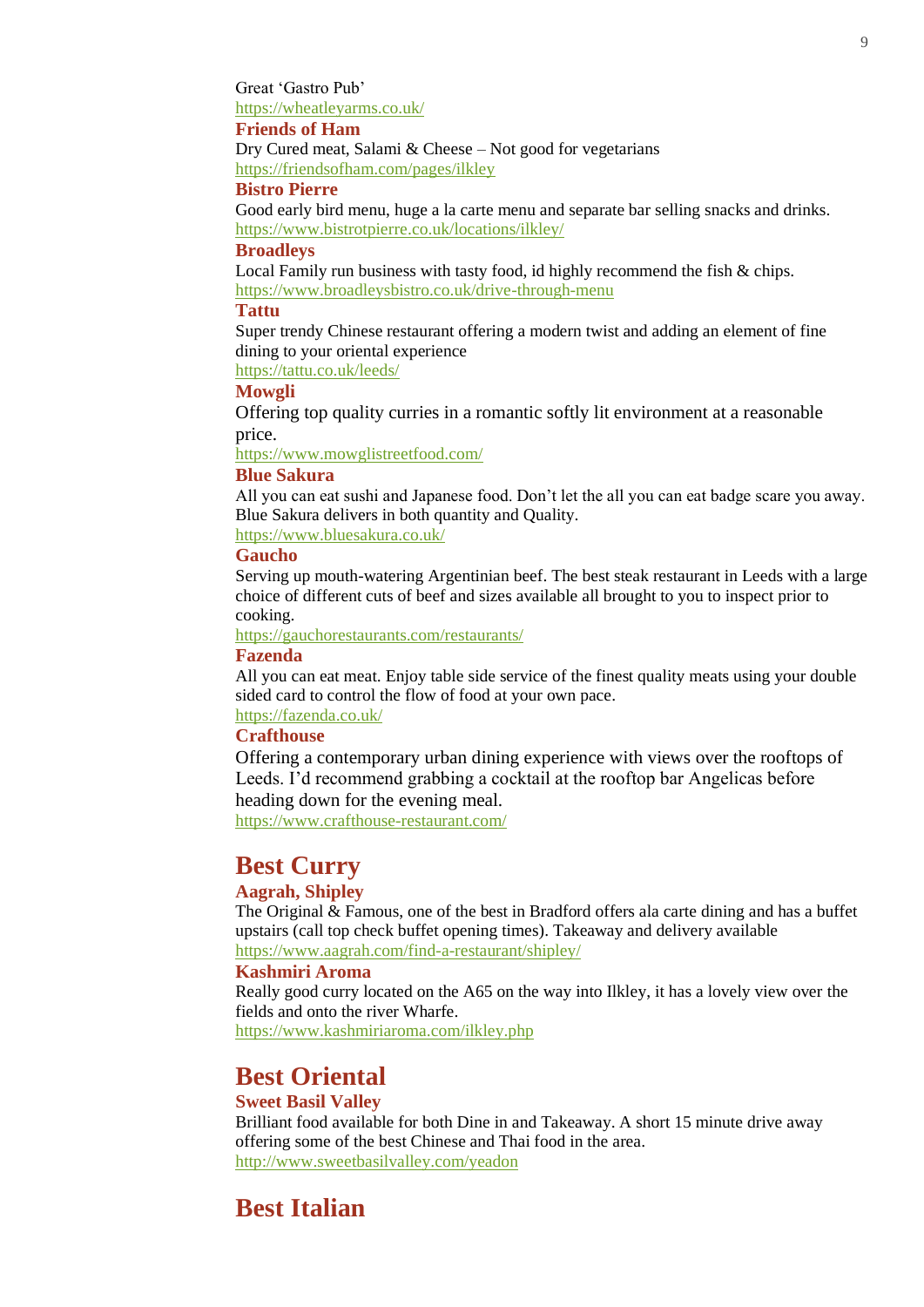**Buon Apps**, Top notch Italian food in an idyllic setting in a newly refurbished restraint overlooking the river Wharfe in Otley <https://www.buonappsotley.com/>

## **Best Vegetarian**

## **Cheerful Chili,**

Specializing in Vegetarian only cuisine with an array of home cooked dishes along with beautiful homemade cakes and desserts. (website unavailable but google for the opening times and call them to find out more information)

## **PUB FOOD**

## **The Timble Inn**

A fantastic gastro-pub nestled in the beautiful village of Timble. The drive there is spectacular – we recommend driving through Otley to get there as the moor road is superb! Particularly good for Sunday roasts but has a variety of dishes.

## <https://www.thetimbleinn.co.uk/>

## **Cow & Calf Public House**

The views are great. They serve nearly all day including Cappuccinos and afternoon teas! Enjoy a meal then walk it off on the moors around the cow and calf one of the most famous and most filmed landmarks in Yorkshire.

<https://www.vintageinn.co.uk/restaurants/yorkshire/thecowandcalfilkley>

## **Dick Hudson's Public House**

Otley Rd, Bingley, West Riding of Yorkshire BD16 3BA (Great pub to walk too) takes around 1 hour, ask at reception for directions or take a look at the walk in our guided walk section

<https://www.vintageinn.co.uk/restaurants/yorkshire/dickhudsonsbingleymoor>

## **The Fox**

Cutting edge gastro pub located next to the cricket club in Menston. My recommendation would be the Szechuan spiced squid and you can't beat their Sunday roast offerings either. <https://www.thefoxmenston.co.uk/>

## **Malt Shovel**

Good local pub with a decent offering of pub classics at a reasonable price. The Malt Shovel is located in the heart of Baildon and has a good atmosphere for watching live sports events. Plenty of outdoor seating is available.

<https://www.greeneking-pubs.co.uk/pubs/west-yorkshire/malt-shovel/>

# **Bars**

*Bars*

### **Café Bar 12**

Located in Baildon Bar 12 has a bustling atmosphere on a Friday and Saturday evening a nice local bar to have a pint or a cocktail with bar snacks available. They now offer a bottomless brunch- please contact the bar

## **Hawkhill Tavern**

Brilliant bar for lagers and light bites of food, they play all major live sports and have 4 pool tables for use**.**

<https://www.hawkhilltavern.co.uk/>

## **Potting shed**

They frequently have live music at the weekends, also run lots of promotional offers through the week for their range of food. An extensive drinks menu with everything from wine to beer to cocktails.

<https://pottingshedbar.com/>

## **Everybody's**

A general all round good atmosphere, new for 2021 they have an extensive outside area to